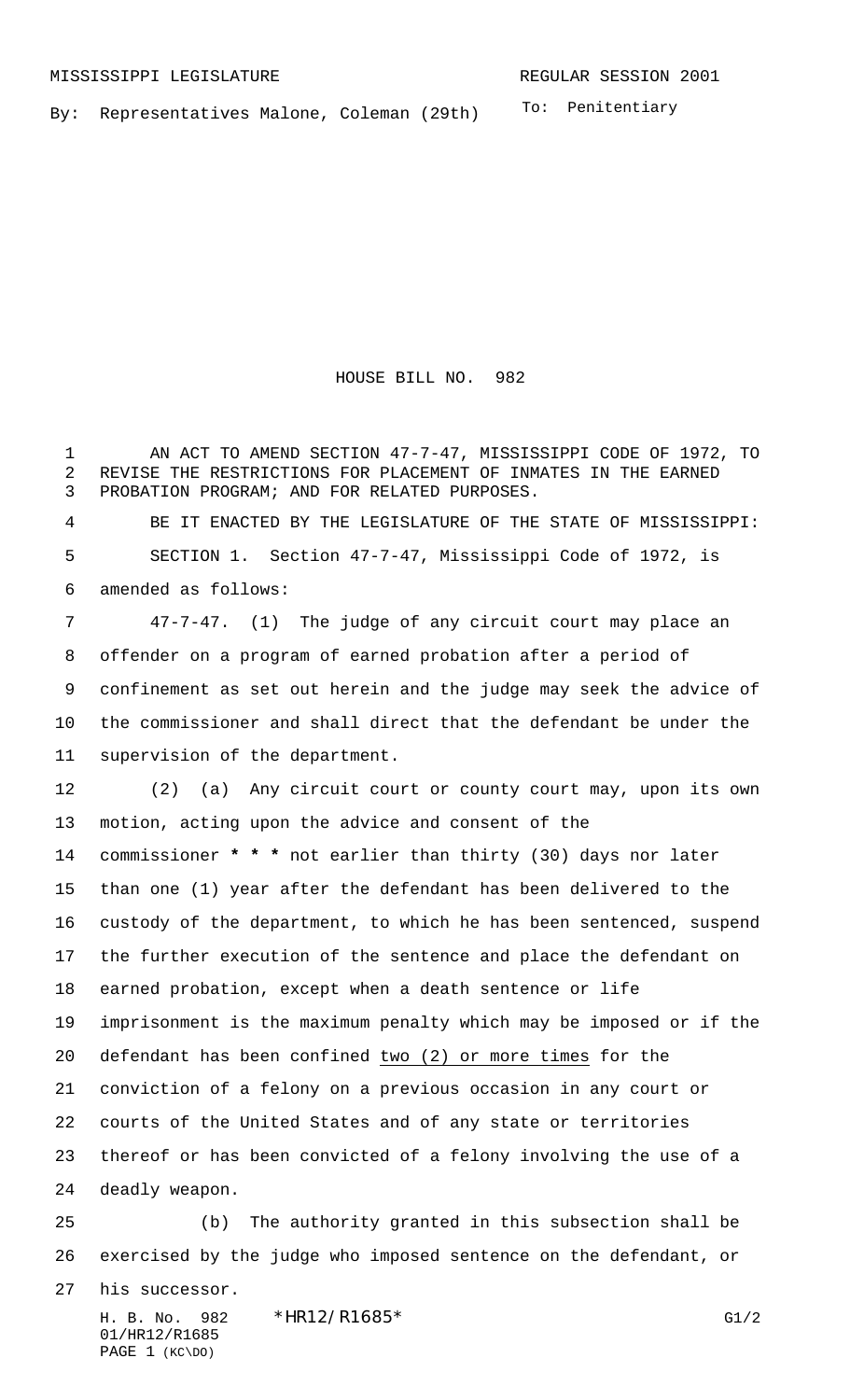(c) The time limit imposed by paragraph (a) of this subsection is not applicable to those defendants sentenced to the custody of the department prior to April 14, 1977. Persons who are convicted of crimes that carry mandatory sentences shall not be eligible for earned probation.

 (3) When any circuit or county court places an offender on earned probation, the court shall give notice to the Mississippi Department of Corrections within fifteen (15) days of the court's decision to place the offender on earned probation. Notice shall be delivered to the central office of the Mississippi Department of Corrections and to the regional office of the department which will be providing supervision to the offender on earned probation.

 (4) If the court places any person on probation or earned probation, the court may order the person, as a condition of probation, to a period of confinement and treatment at a private or public agency or institution, either within or without the state, which treats emotional, mental or drug-related problems**.** Any person who, as a condition of probation, is confined for treatment at an out-of-state facility shall be supervised pursuant to Section 47-7-71, and any person confined at a private agency shall not be confined at public expense. Time served in any such agency or institution may be counted as time required to meet the criteria of subsection (2)(a).

 (5) If the court places any person on probation or earned probation, the court may order the person to make appropriate restitution to any victim of his crime or to society through the performance of reasonable work for the benefit of the community.

 (6) If the court places any person on probation or earned probation, the court may order the person, as a condition of probation, to submit, as provided in Section 47-5-601, to any type of breath, saliva or urine chemical analysis test, the purpose of which is to detect the possible presence of alcohol or a substance

H. B. No. 982 \*HR12/R1685\* 01/HR12/R1685 PAGE 2 (KC\DO)